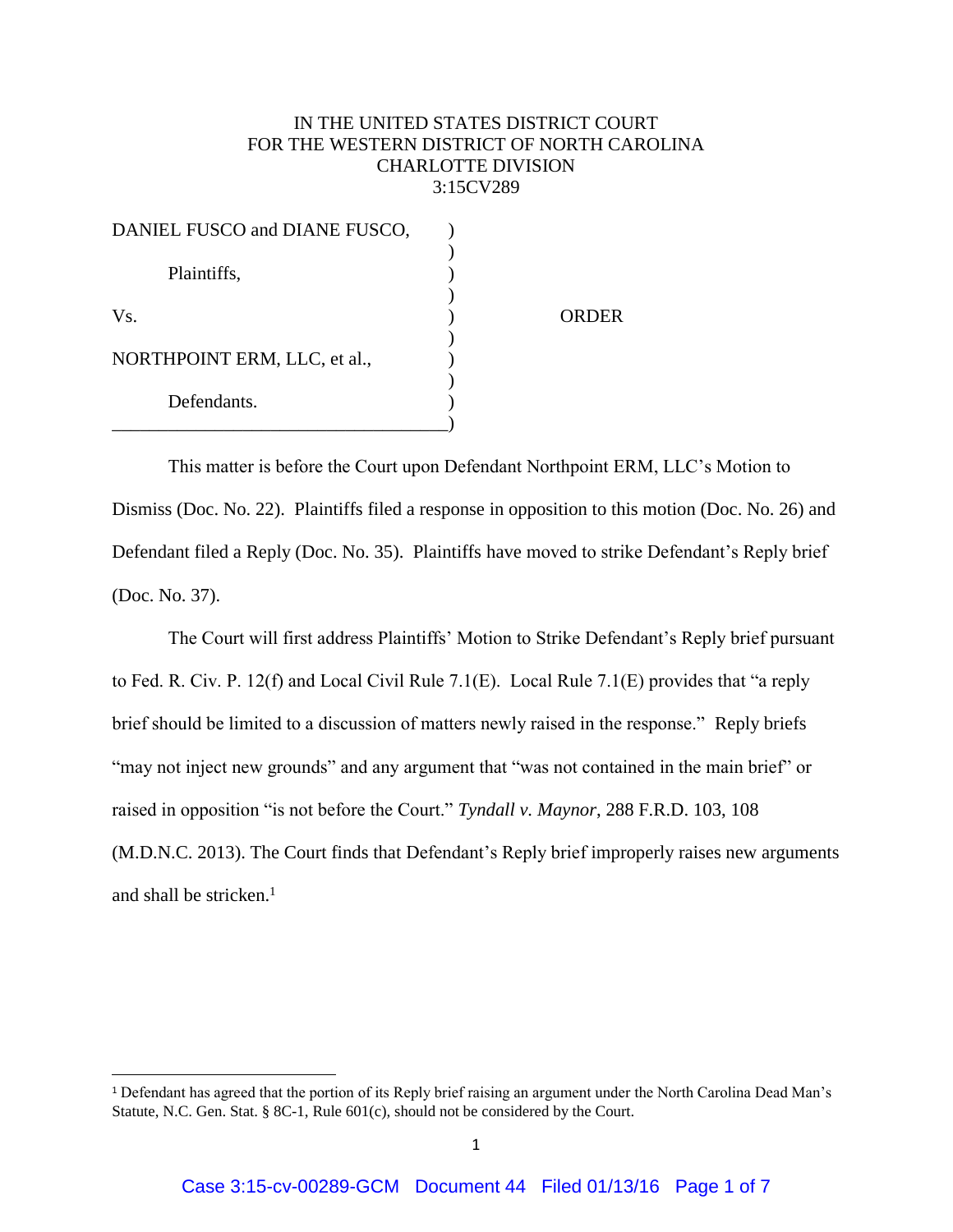## **FACTUAL BACKGROUND**

Plaintiffs allege that they were induced to begin working for Defendant NorthPoint ERM, LLC ("Northpoint") through the fraudulent misrepresentations of Defendant David Chapman, the then CEO of NorthPoint (Compl. ¶¶20-43.) In the course of discussing the concept of Plaintiffs becoming employees of NorthPoint, David Chapman allegedly made fraudulent misrepresentations about the company's business viability, revenue prospects, assets, and financial condition. *See* Compl. ¶¶ 2-5, 20-69. Specifically, Plaintiffs were allegedly told on several occasions by Mr. Chapman that various deals relating to Northpoint's risk assessment software products were either imminent or in the works, and that such deals would bring millions of dollars of revenue from which to compensate Plaintiffs for their work. *See* Compl. ¶¶ 23-29, 36-38, 40-54, 64-65, 67. Plaintiffs contend that the above representations made to Plaintiffs about the company were all knowingly false and made with the express purpose of defrauding Plaintiffs.

As a result of Mr. Chapman's knowingly false representations, Plaintiffs went to work for NorthPoint pursuant to employment contracts that they executed with the company. (Compl. ¶44.) Plaintiffs' employment agreements contain various provisions relating to their compensation. (Compl. at ¶46.) Specifically, Plaintiffs' employment agreements provide that they are entitled to be compensated with base salaries, commissions, bonuses, and an initial grant of 50,000 stock options each. *Id*. The agreements also provide for Plaintiffs to be reimbursed for the expenses they incur in the furtherance of the company's business. *Id*.

The employment agreements provide that Plaintiffs' base "salary at this time," i.e., the time of the execution of the agreements, was \$0. (Compl. ¶47.) Mr. Chapman attributed the company's inability to pay an immediate base salary to the delay between the date these deals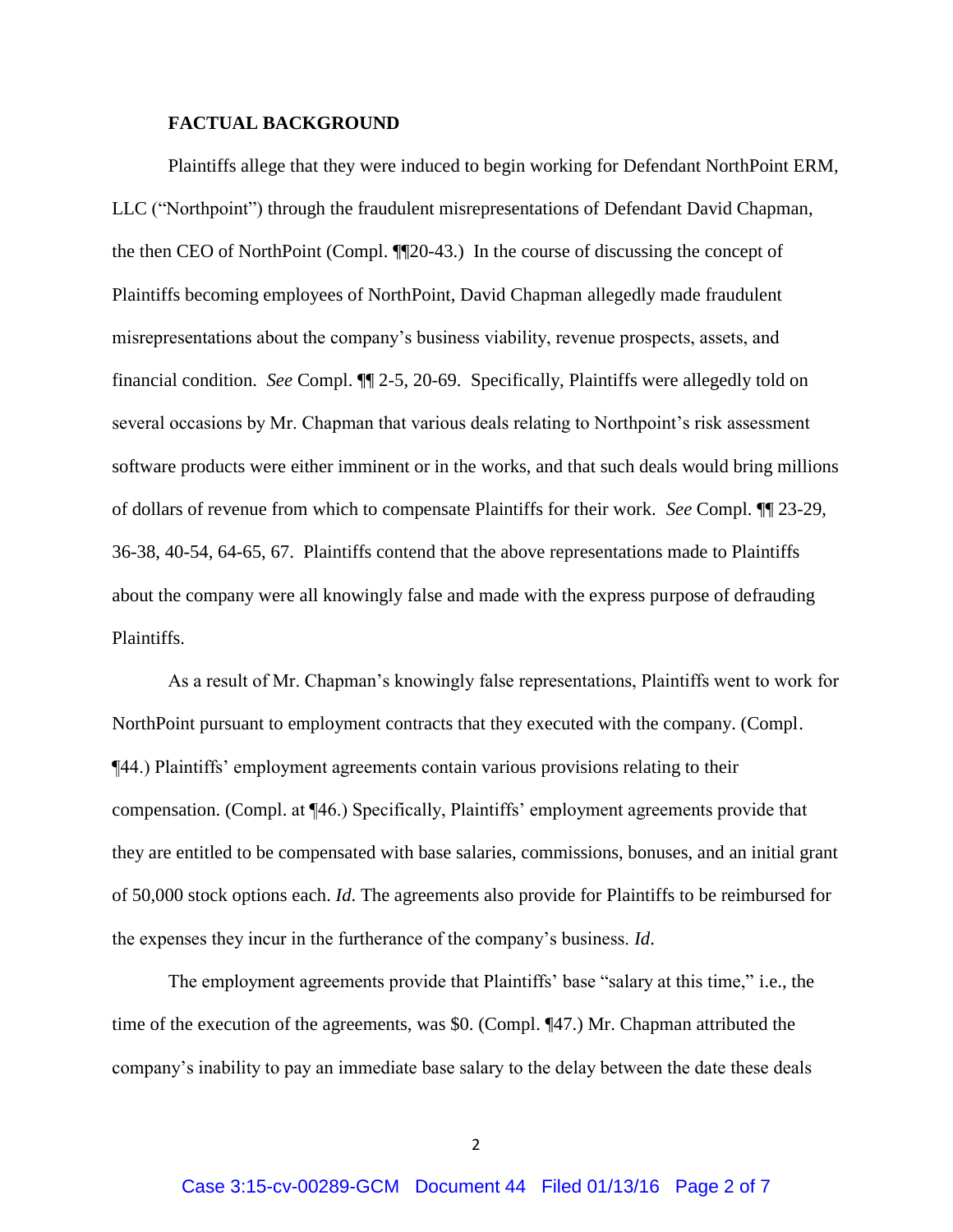were signed and the date that NorthPoint would begin receiving revenue under the deals. *Id*. Mr. Chapman stated that revenue would begin coming in from the company's deals and that employees would begin receiving salaries, within a few months of Plaintiffs' execution of their employment agreements. *Id*.

Plaintiffs' employment agreements contain provisions tracking Mr. Chapman's misrepresentations. For example, while Plaintiffs' initial salary is listed as "\$0," their employment agreements provide that they will receive annual base salaries "of \$125,000-- \$135,000 yearly with an objective of NorthPoint company bonuses to bring the target to a total of \$150,000 -- \$160,000 for the first full year." (Compl. ¶48.) In addition, Mr. Chapman represented that the company's signed deals and "live accounts" were expected to produce millions of dollars in compensation for Plaintiffs in the first year of their employment with the company. (Compl. ¶¶28, 37, 38, 54.) However, despite working for NorthPoint full-time, and in some weeks well in excess of over 40 hours per week, Plaintiffs have never been compensated. (Compl. ¶54.)

Plaintiffs allege that as a result of the Defendants' violations of the Fair Labor Standards Act ("FLSA") and fraudulent and unlawful conduct, Plaintiffs have suffered substantial damages. In addition to not being paid for almost a year, Plaintiffs' future job prospects have been badly damaged and they have suffered considerable emotional distress.

On July 3, 2015, Plaintiffs filed the Complaint that commenced this action. Plaintiffs bring causes of action against Northpoint for violations of the FLSA, the North Carolina and Florida Wage and Hour Act, as well as breach of contract, fraudulent inducement, fraud, violation of the North Carolina and Florida Unfair and Deceptive Trade Practices Act, veil

3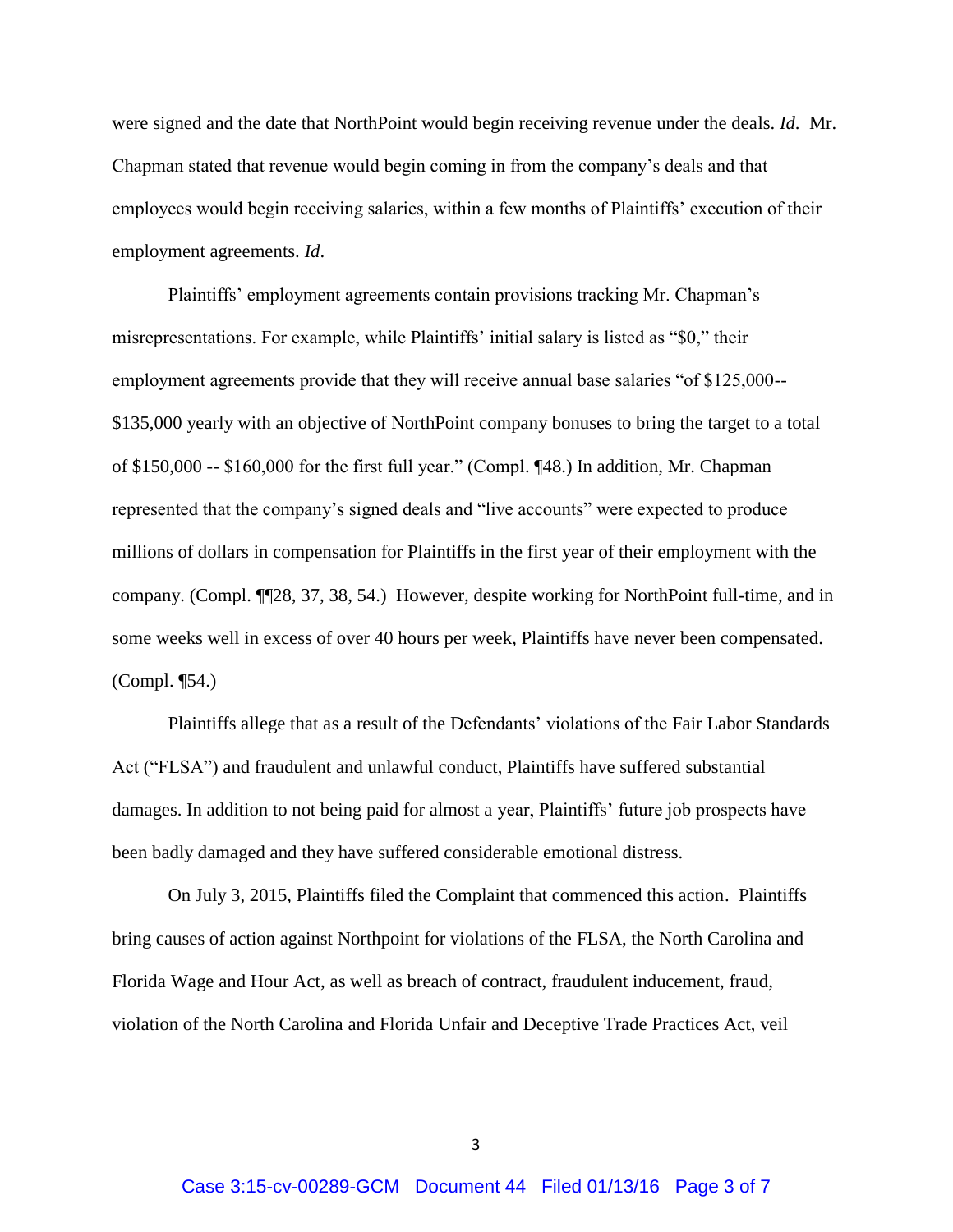piercing, and civil conspiracy. Defendant has moved to dismiss these claims for failure to state a claim on which relief can be granted, and for failure to plead fraud with particularity.

## **STANDARD OF REVIEW**

To survive a motion to dismiss under Fed. R. Civ. P. 12(b)(6), a complaint must "state a claim to relief that is plausible on its face." *Ashcroft v. Iqbal*, 556 U.S. 662, 678 (2009) (quoting *Bell Atl. Corp. v. Twombly*, 550 U.S. 544, 555 (2007)). "Threadbare recitals of the elements of a cause of action, supported by mere conclusory statements, do not suffice." *Id*. Moreover, while factual allegations set forth in the complaint are considered to be true, the same does not apply to legal conclusions set forth in the complaint. *Id*. at 678. Rather, plaintiffs must nudge their claims "across the line from conceivable to plausible [or] their complaint must be dismissed." *Id*. at 680. "A pleading that offers 'labels and conclusions' or 'a formulaic recitation of the elements of a cause of action will not do.' Nor does a complaint suffice if it tenders 'naked assertions' devoid of 'further factual enhancement.'" *Id*. at 678 (quoting *Twombly*, 550 U.S. at 555, 557).

## **DISCUSSION**

l

Defendant argues that Plaintiffs' claims for violation of the FLSA and the North Carolina and Florida Wage and Hour Acts should be dismissed pursuant to Rule 12(b)(6) because Plaintiffs were employed in an executive and professional capacity and are therefore exempt from the minimum wage requirements and maximum hour requirements of these statutes.<sup>2</sup> As this Court has previously recognized, "a job title alone is insufficient to establish the exempt status of an employee." *In re: Family Dollar FLSA Litigation* (*Samuel v. Family Dollar Stores*), 3:08-MD-1932, 2014 WL 1091356, \*2 (W.D.N.C. March 18, 2014), quoting 29 C.F.R. §541.2 (2004) and *Babin v. Stantec Consulting Servs., Inc*., No. 09-1160, 2010 U.S. Dist. LEXIS 88009

<sup>&</sup>lt;sup>2</sup> The FLSA states that the minimum wage requirements and maximum hour requirements shall not apply to "any" employee employed in a bona fide executive, administrative, or professional capacity." 29 U.S.C. § 213(a)(1).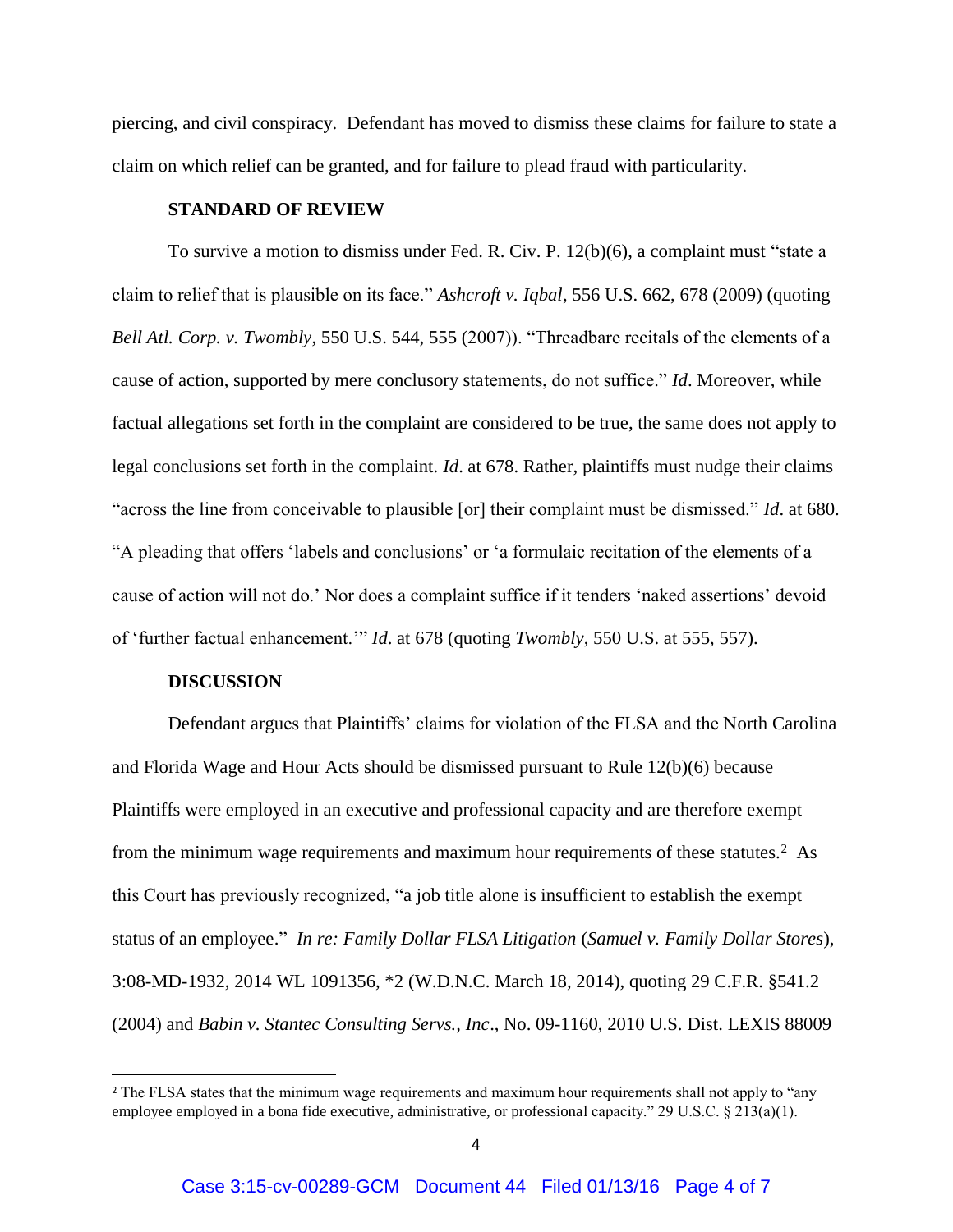at \*11 (E.D. Pa., Aug. 25, 2010). "Under the FLSA, the court must examine the duties the employee actually performs in determining whether an employee is exempt. This analysis is extremely individual and fact-intensive, requiring 'a detailed analysis of the time spent performing [managerial] duties' and 'a careful factual analysis of the full range of the employee's job duties and responsibilities." *Id.* (additional citations omitted). This type of factintensive analysis is not appropriate at this stage of the litigation.

Defendant seeks to likewise dismiss Plaintiffs' breach of contract claim pursuant to Rule 12(b)(6). The elements of a claim for breach of contract under North Carolina law are: (i) the existence of a valid contract; and (ii) breach of the terms of the contract. *Dolan v. Dickson Props., Inc*., 224 N.C. App. 225 (2012). North Carolina appellate courts have repeatedly held that "where the complaint alleges each of these elements, it is error to dismiss a breach of contract claim under [Rule 12(b)(6)]." *Id*. citing *McLamb v. T.P. Inc*., 173 N.C. App. 586, 588 (2005).

The Complaint alleges that Plaintiffs and NorthPoint entered into an agreement whereby NorthPoint agreed to provide Plaintiffs with a salary, commissions, bonuses, and stock options, and also agreed to reimburse Plaintiffs for their business expenses. (Compl. ¶46.) The Complaint alleges that NorthPoint breached its contracts with Plaintiffs by failing to provide them with the agreed-upon compensation, grant them stock options, or reimburse them for their expenses. (Compl. ¶54-58.) This is sufficient to state a plausible breach of contract claim.

Defendant argues that Plaintiffs' fraud and fraudulent inducement claims should be dismissed because Plaintiffs have failed to plead these actions with sufficient particularity under Fed. R. Civ. P 9(b). In order to state a valid claim for fraud under North Carolina law, a party must allege a false representation or concealment of a material fact that: (i) was reasonably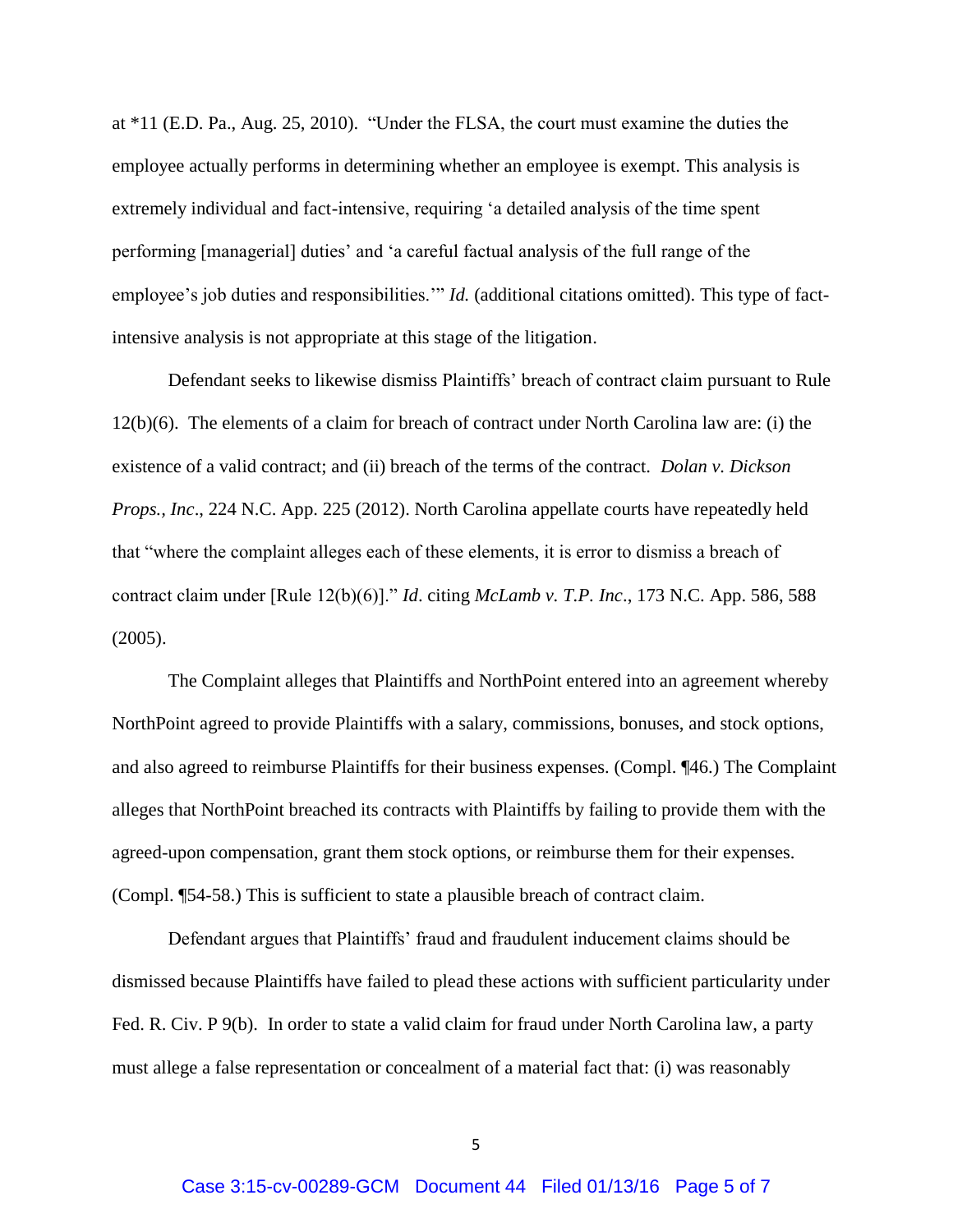calculated to deceive; (ii) was made with the intent to deceive; (iii) did in fact deceive the plaintiff; and (iv) resulted in damages to the party. *Ynovus Bank v. Karp*, 887 F.Supp.2d 677, 686 (W.D.N.C. 2012) citing *Anderson v. Sara Lee Corp.*, 508 F.3d 181, 189 (4th Cir. 2007). When an action sounds in fraud, the allegations must satisfy the heightened pleading standards of Rule 9 of the Federal Rules of Civil Procedure. *Cozzarelli v. Inspire Pharmaceuticals, Inc.*, 549 F.3d 618, 629 (4th Cir. 2008). A review of the Plaintiffs' Complaint reveals that Plaintiffs have alleged the general time, place and content of each alleged fraudulent statement, as well as the person who allegedly made the statement. These allegations are sufficiently detailed to provide Defendant with notice of the claims. The Court finds that Plaintiffs' allegations are sufficient to comport with the requirements of Rule 9(b).

Defendant seeks to dismiss Plaintiffs' North Carolina Unfair and Deceptive Trade Practices Act ("UDTPA") claim by arguing that the UDTPA does not apply where an employeremployee relationship exists. While it is correct that the UDTPA generally does not apply to employer-employee disputes, the gravamen of Plaintiffs' Complaint involves alleged fraudulent statements made prior to employment and designed to induce Plaintiffs to enter into an employment relationship. When this conduct allegedly occurred, there was no "employeremployee" relationship. *See United Labs., Inc. v. Kuykendall*, 322 N.C. 643 (1988) (UDTPA action can be maintained by employer against former employee for post- employment conduct).

Under North Carolina law, a corporate veil may be pierced where the corporation is a mere "instrumentality" of a defendant and has been used by a defendant to commit a wrong or breach a duty. *See e.g*., *Glenn v. Wagner*, 313 N.C. 450, 454 (1985). Under Delaware law, Plaintiffs can make a prima facie showing that a corporate veil should be pierced by pleading "sufficient facts to show that some fraud or injustice was committed through the misuse of the